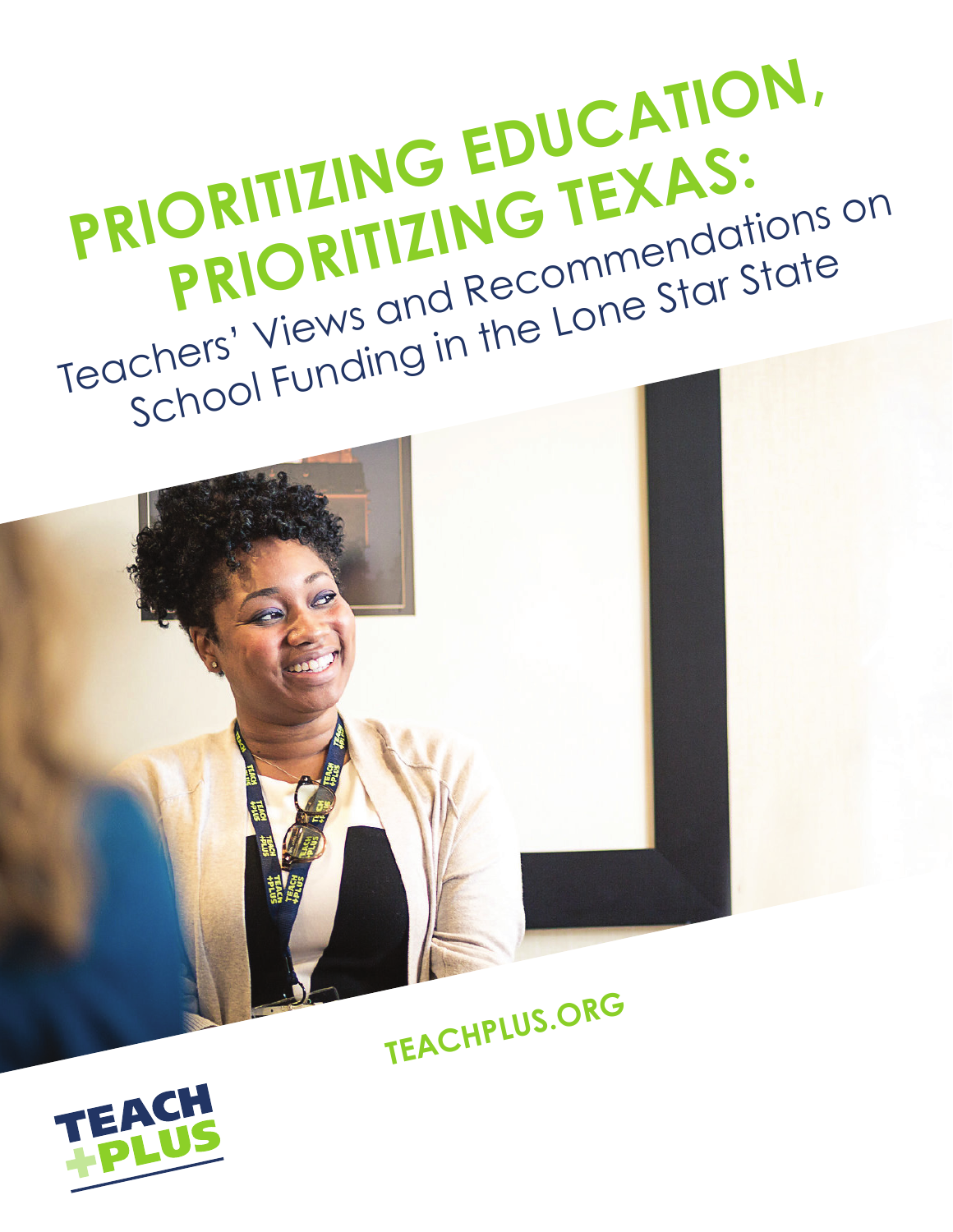## +++++++++++++++ **AUTHORS** +++++++++++++++

Angela Burke\* Nicole Burton\* Geoffrey Carlisle\* Anthony Castro Nathaniel DuPont Plácido Gómez\* Christopher Green Kendra Hart Taylor Hawkins Amy Hestilow\*

\* Denotes lead author

Veronica Hicks Tameka Holcomb JoLisa Hoover Brittany Jones Morgan Latin Laura Laywell Dora Leija Kristian Lenderman Mary Malone Shareefah Mason

Amber Neal Sarah Perez\* Mario Piña Fernanda Pierre José Manuel Rodríguez\* Stephanie Stoebe Shontoria Walker Monica White Dana Wrann

## +++++++++++++++ **ACKNOWLEDGEMENT** +++++++++++++++

The research included in this report was produced with the support of the Texas Education Grantmakers Advocacy Consortium. The Consortium is comprised of 48 foundations and philanthropists from across Texas interested in ensuring that parents, educators, policymakers, media, and the general public have objective data about public education. The Consortium has strived to ensure that the research contained in this report is objective and non-partisan.

Created in 2011, the Consortium focuses its work on leveraging private resources to produce credible and necessary data on the most important educational challenges facing Texas. For more information on the Texas Education Grantmakers Advocacy Consortium please visit www[.tegac.org.](http://tegac.org.)



**Texas Education Grantmakers Advocacy Consortium** 

Copyright 2018, Teach Plus All rights reserved

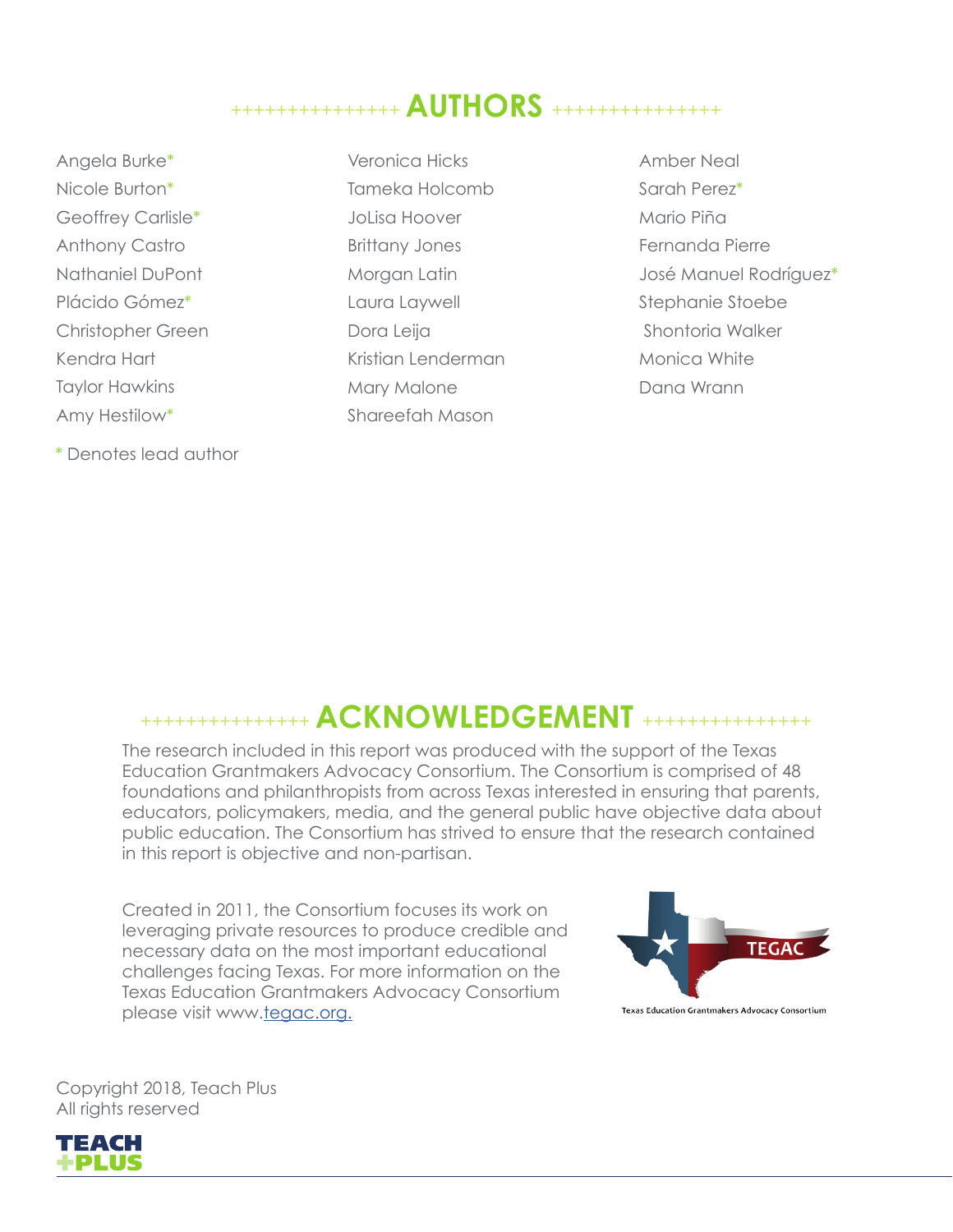## +++++++++++++++ **INTRODUCTION** +++++++++++++++

Budgets are a reflection of our priorities. For any Texan who is concerned about how our state will compete in the rapidly changing and uncertain future, the education of our children must be a top priority. Texas has not updated its school finance formula in 34 years.<sup>1</sup> During this time, the state's population has doubled and the number of children who live in poverty has grown substantially. In addition, the state's contribution to public school funding has declined from nearly 50 percent in 2008 to 38 percent in 2016.<sup>2</sup> Not only does this shift the burden of school funding onto the local public school districts, but it also puts them in a position of applying for grants and seeking bond elections, neither of which is sustainable. And in the case of rising property taxes, there is no guarantee that the money will stay in education.

Given the urgency and high importance of getting our school funding right, the Teach Plus Texas Policy Fellows set out to study and explore how the mismatch between our rapidly changing student population and the maintenance of the same school finance system have affected Texas' classrooms.

The Teach Plus Texas Policy Fellows are a group of 29 demonstrably-effective Texas teachers—spanning grades K-12 in every major subject, traditional district and public charter schools, and the Lone Star State from Dallas to the Rio Grande Valley and Houston to Amarillo—who examine the effects that policy has on our classrooms and advocate for what we believe is best for our students. For the past year, we have studied the mechanics of school finance as well as solicited teacher opinions, suggestions, and anecdotes that reveal how the effects of our school finance are perceived by those on the front lines of our education system. We tackled the following questions:

- 1. Is there a shortage of funds in our schools today?
- 2. If there is, how specifically are our students and teachers affected?
- 3. How do teachers recommend we allocate the funding if more resources become available?

### **FINDINGS**

- 1. Teachers believe that more resources need to be provided for the education of high-need student groups (i.e. special education, English language learners, at risk, economically disadvantaged, etc.).
- 2. Teachers report that insufficient counseling services negatively impact student achievement.
- 3. Teachers report that large class sizes and low teacher pay negatively impact student learning.
- 4. Teachers say that schools need equitable access to technology, adequate school facilities, and funding for classroom expenses.

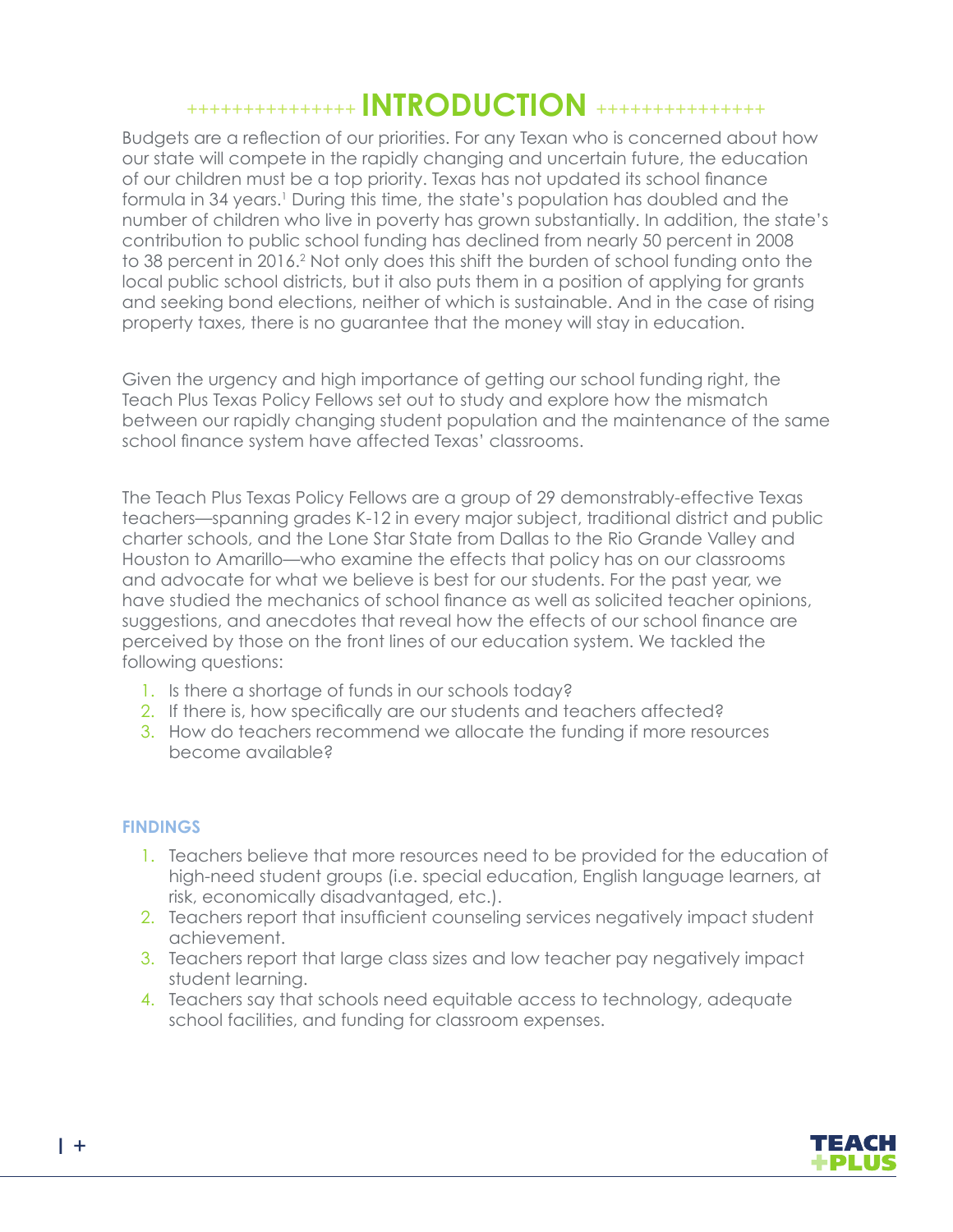#### **RECOMMENDATIONS**

- 1. Provide more funding for high-need student populations.
- 2. Adequately serve students with social-emotional needs.
- 3. Hire more essential personnel.
- 4. Strategically improve teacher compensation.

# +++++++++++ **METHODOLOGY** +++++++++++

We conducted focus groups across Texas on the subject of school funding, reaching 227 teachers. We asked the participants the following questions:

- 1. Could you share examples from recent years of how you and your school used funds in a way that improved educational opportunities and outcomes for students?
- 2. Do you feel a shortage of funding in your school or district? If so, in what areas?
- 3. On average, how much of your own money do you spend on your students and classroom each year?
- 4. As a teacher, you see the impact of our school finance system on children firsthand. It is important that decision makers hear these stories of specific students and classrooms. If funding cuts, lack of funds, or misspent funds have impacted you or your students directly, please share the story of that impact (e.g., a child impacted by the loss of a school counselor or art teacher, a leaky classroom, old textbooks, a neighborhood school that could be closed, etc.)

Upon completing our focus groups, we aggregated and analyzed the responses and looked for common trends and insightful stories. Following our analysis, we put together recommendations for the state regarding action on this topic.

## +++++++++++ **FINDINGS** +++++++++++

Our focus groups' and survey respondents overwhelmingly felt that our schools are underfunded. Whether it be in the number of students a teacher has in her classroom or the building he is working in, the teachers' responses all point to the same conclusion: School funding is insufficient, and the current system negatively impacts student outcomes.

**FINDING 1:** TEACHERS BELIEVE THAT MORE RESOURCES NEED TO BE PROVIDED FOR THE EDUCATION OF HIGH-NEED STUDENT GROUPS (I.E. SPECIAL EDUCATION, ENGLISH LANGUAGE LEARNERS, AT RISK, ECONOMICALLY DISADVANTAGED, ETC.)

Teachers across the state reported that the students who are hardest hit by insufficient funding are those in high-need student

groups, such as students in special education, English language learners, and economically disadvantaged students. Said one teacher,

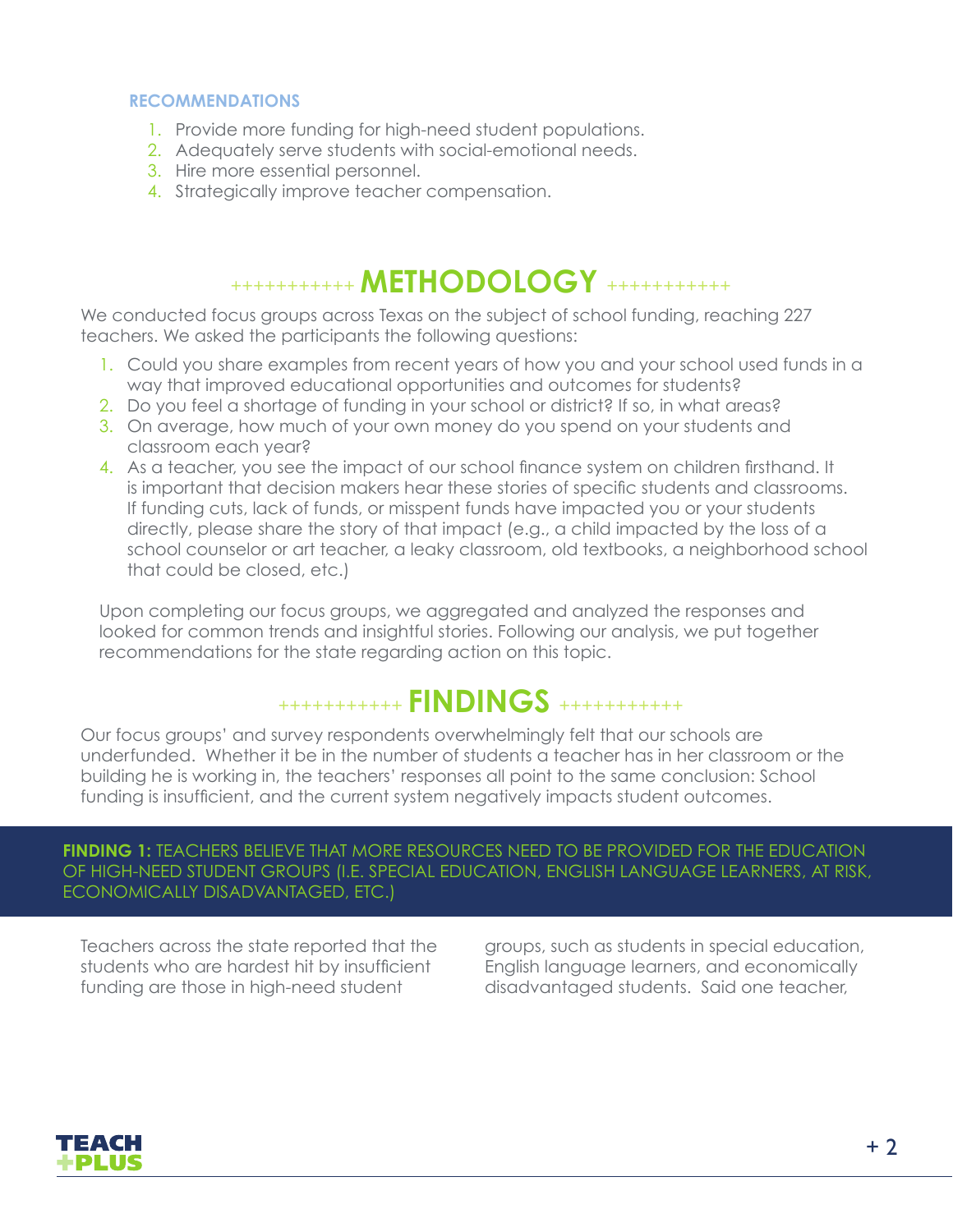*"My district is better than many, but as a special education teacher I see that we struggle to provide optimum services with the personnel limitations of our budget. We have certified teachers with master's degrees earning instructional aid incomes. Our ELL staff is grossly outnumbered given the number of ELL students at my school."*

Teachers believe that additional funding for these groups will not only support those subpopulations, but improve education overall.

Research reinforces this point. According to a recent report, "while expenditures on all instructional programs decreased over the past five years, low-income students and those in need of additional supports bore a greater share of the cuts." 3

According to the Texas Education Agency's 2016-2017 report on Enrollment to Public Schools, statewide enrollment has increased by more than 2 million students since the 1988 school year. With a growing number of students attending public schools, the number of Title I schools has increased by 24 percent.<sup>4</sup> Within the past 10 years, the state has seen the same increase in the number of students who are labeled as being economically disadvantaged.5 There has been a steady

increase in the number of students who are identified as at-risk by the PEIMS system.<sup>6</sup> Apart from that, there are now more students than ever who are identified as English language learners who benefit from having strong bilingual education and English as second language services. From 2004-2016, many Texas ISDs underidentified students with disabilities under IDEA due to a low target identification rate set by TEA.<sup>7</sup> Following a monitoring report from the U.S. Department of Education in 2017, Texas Education Agency no longer uses a target rate of identification for students with disabilities. We are currently seeing a surge in identification of percentage of students receiving special education services.

One respondent emphasised, *"I cannot meet all of their varied needs as just one person, and need more support to ensure all of them are successful (our most critical students catching up and our most high achieving students being enriched and challenged). I also have a student with severe social and behavioral needs who has no counselor to talk to."* Said another, *"We need more specialists/inclusion teachers, mainly for English language learners."*

### **FINDING 2:** TEACHERS REPORT THAT INSUFFICIENT COUNSELING SERVICES NEGATIVELY IMPACT STUDENT ACHIEVEMENT.

Time and time again, teachers spoke of the need for proper counseling staff that can support the social emotional needs of their students. Even existing counselors often cannot perform their duty, because they are needed to complete tasks related to state testing. One teacher remarked, *"Our counselor is time and time again pulled for academic support like STAAR and other areas versus supporting* 

*our struggling kids that need extra help."* When students who are in emotional distress come to school, their inability to regulate their own behavior negatively affects the classroom environment and the learning of all students. One teacher spoke of younger students who physically harm others, while another teacher mentioned how graduation rates have been affected due to the lack of a counselor.

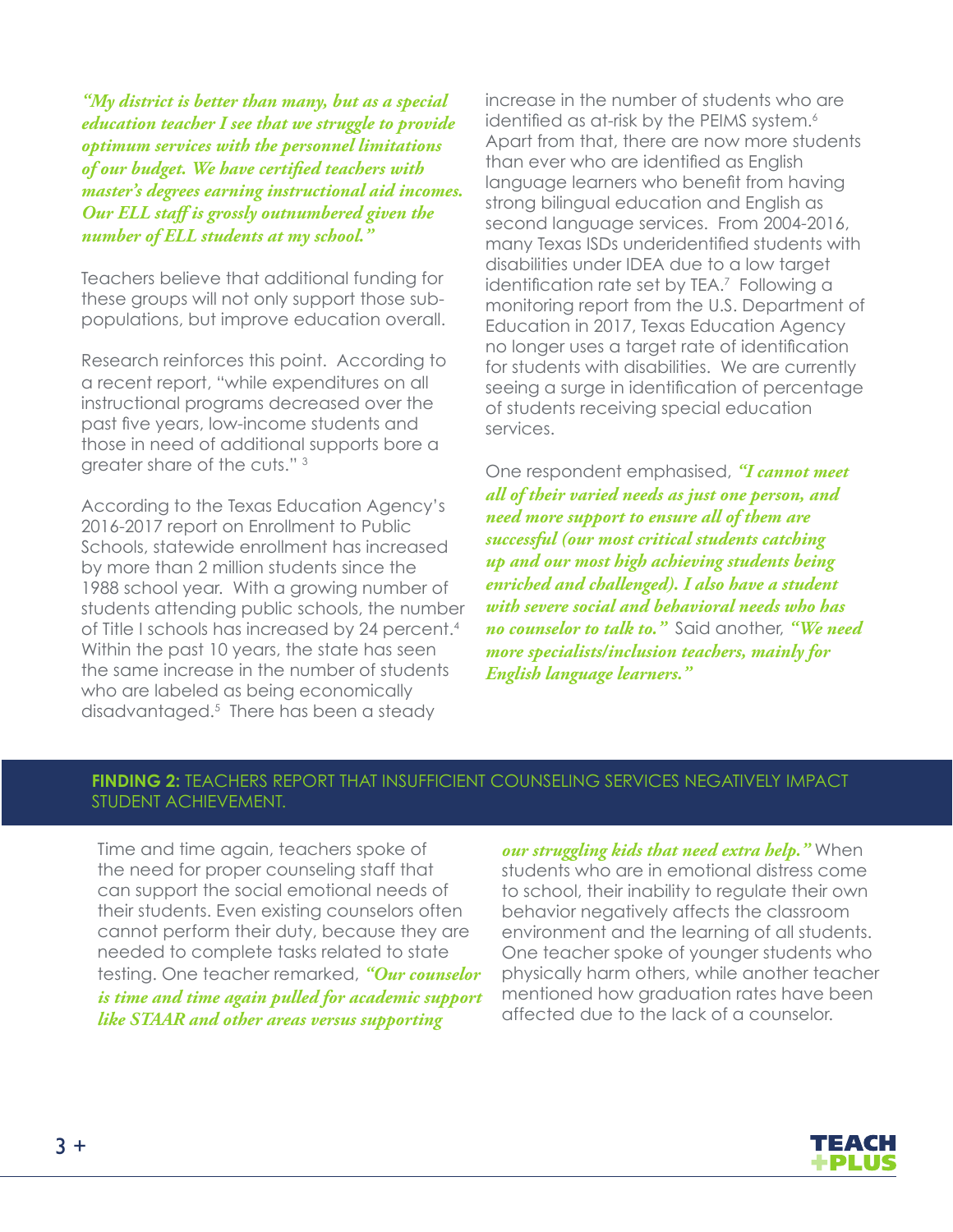*One of my students, who I will call Maribel, could really use the services of a counselor right now. Her mother was released from prison at the end of January, and she's struggling to adjust. This is affecting her academic progress. Unfortunately, I cannot send Maribel to the counselor's office because he is busy being the special education, dyslexia, and Gifted & Talented coordinator.*

— San Antonio teacher Sarah Perez, before the School Finance Commission, March 19th, 2018

### **FINDING 3:** TEACHERS REPORT THAT LARGE CLASS SIZES AND LOW TEACHER PAY NEGATIVELY IMPACT STUDENT LEARNING.

When asked how the level of school funding impacted their schools, many teachers described class sizes large enough to limit student achievement, and reported that low pay leads to teacher turnover and deters others from entering the profession altogether. In some schools, principals have to make difficult hiring decisions about what will harm children less. *"My school can hire only a certain number of teachers per department,"* explained one teacher. *"Our school struggles with reading so they decided to allocate one math teacher to the English department, leaving the math department a teacher short. This leaves larger class sizes for the math department."*

On April 6, 2018, the local CBS affiliate ran a story about class sizes in Odessa Permian High School. One precalculus teacher reported having 63 students in one class.8 They had to pull in extra chairs and share desks. The teacher calculated that with 50-minute classes, the students would get less than one minute of individual attention per class.

Teachers also reported that low teacher pay is hurting the profession—and as a result, students across Texas. Across the state, teachers cited low salaries as a reason that teachers leave the profession or have to take on second jobs to pay the bills. Said one teacher: *"Teachers are underpaid and our salaries do not keep up with the cost of living and rising insurance costs."*

#### **FINDING 4:** TEACHERS SAY THAT SCHOOLS NEED EQUITABLE ACCESS TO TECHNOLOGY, ADEQUATE SCHOOL FACILITIES, AND FUNDING FOR CLASSROOM EXPENSES.

Teachers report that learning conditions have an important impact on student learning. And lack of technology, crumbing school

#### *TECHNOLOGY*

Teachers consistently raised lack of technology as an educational barrier in districts across the state. The state has a set of technology standards for every grade level, yet there is no means of ensuring that working, modern technology is accessible to all students and the teachers that serve them. With the way technology has been integrated into every part of society, not every buildings, and lack of funding for supplies, are hurting students' chances for success.

Texas school is capable of fully preparing their students for jobs in today's workforce.

*"I teach an Exploring Computer Science class, but do not have daily access to a computer lab. I requested that I could have access to a laptop cart, but it has been six months and there has been no progress,"* said one teacher. Teachers also

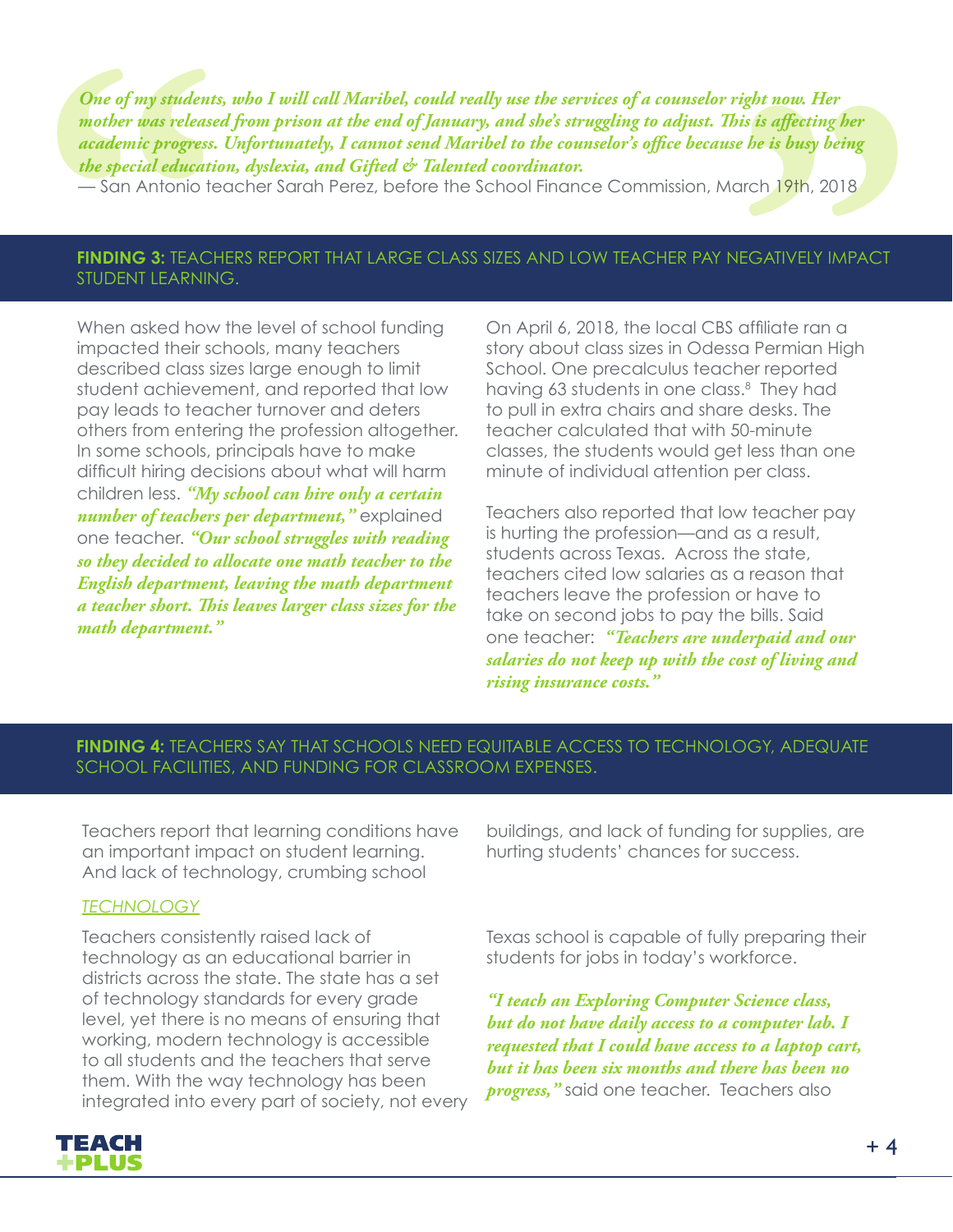mentioned how with extra funds, the school was able to purchase updated equipment and software. One teacher mentioned using her own money to purchase an intervention software for her students to use in the

### *ADEQUATE SCHOOL FACILITIES*

Many teachers spoke of the state of the buildings where they teach. They cited crumbing walls, leaking roofs, and even the fear of exposing themselves or their students to asbestos. In these classrooms and schools, inadequate facilities also create an environment that is not suitable to learning. One teacher wrote, *"Our building constantly* 

#### *FUNDING FOR CLASSROOM EXPENSES*

For Texas teachers, larger class sizes not only means having to give each student less individual time, but it also means that they need to spend more money from their own paychecks to serve these additional students. In our focus groups, 81 percent of teachers reported that they spend \$300 or more per year on supplies for their classrooms and 27 percent of teachers reported spending \$1,000 or more each year. Of the teachers we surveyed, the average reported out-ofpocket expense was almost \$700 per year.9

classroom and at home. Another teacher commented, *"We have basically zero technology in early childhood, yet this is an area where we are graded on T-TESS."*

*has leaks, holes in the ceilings, broken AC/Heating systems, broken plumbing, and overall unsanitary conditions to promote a conducive learning environment."* Another teacher stated, *"The carpet is well worn, and a few years ago, we found mold in large areas, under the carpet, in some classrooms and the school gym. Yet, we were told there were no funds to take care of this."* 

Said one teacher, *"I teach pre-K and for the past five years, I have spent in excess of \$1,000 per year on my students and classroom for basic things like supplies and new and engaging center materials."* Another teacher reported, *"We don't have enough books in our classrooms and literacy library for diverse learners. The books in our literacy library are out of date. The textbooks are outdated and do not meet rigor of STAAR, but we can't afford sources that do."*

| Up to \$299 | 19% |
|-------------|-----|
| $$300-$999$ | 53% |
| $$1,000+$   | 27% |

#### **What Teachers Spend Out-of-Pocket**

*Does not add up to 100% because of rounding.*

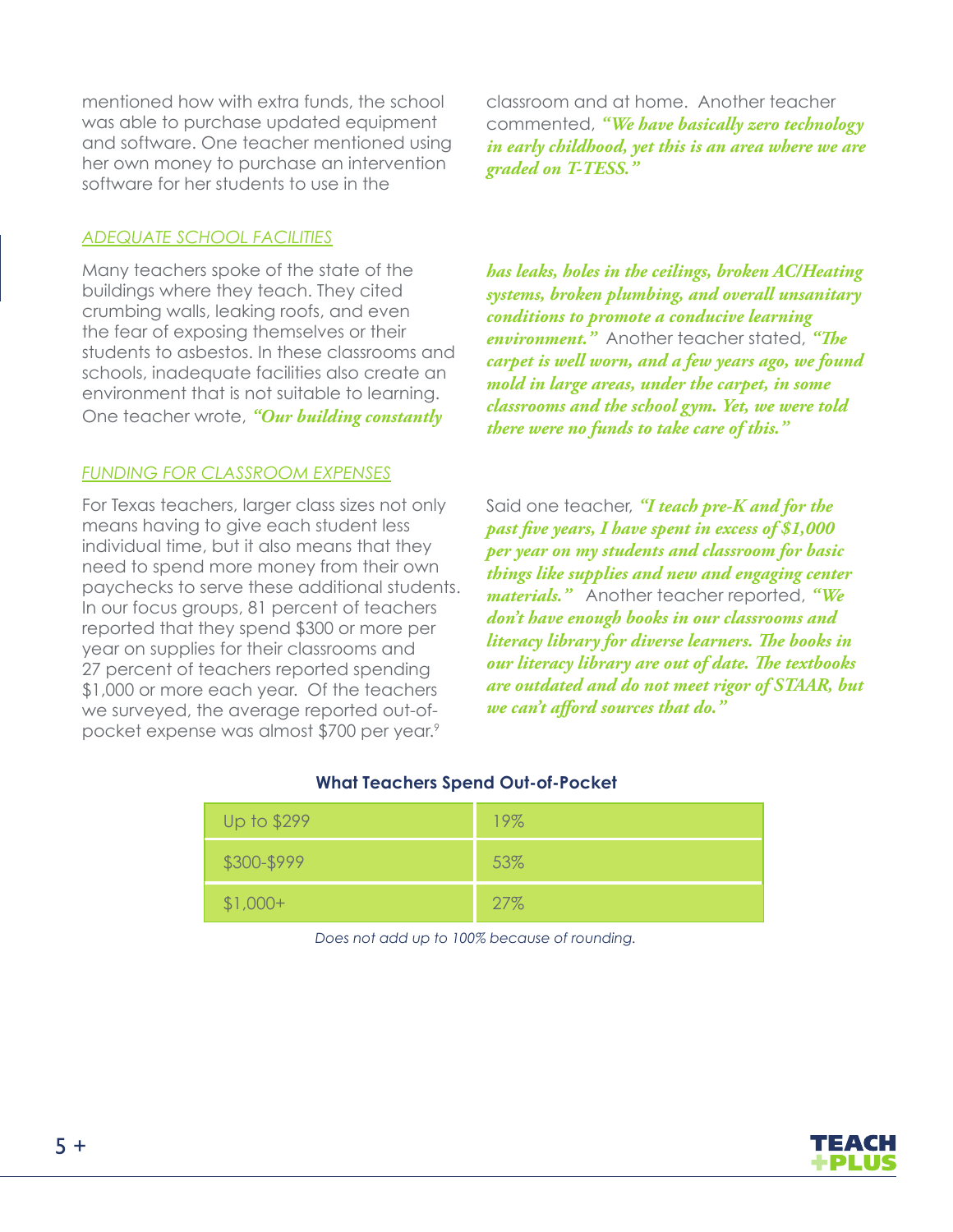#### **RECOMMENDATION 1: PROVIDE MORE FUNDING FOR HIGH-NEED STUDENT POPULATIONS.**

In order to fund Texas schools in a more equitable manner, the state should provide more funding for the education of specific student groups like English language learners, students with disabilities, and economically disadvantaged students. This should include funding for qualified personnel and adequate, effective professional development to build the teaching capacity of all teachers. To ensure that funds are following the students to which they were allocated, there needs to be a transparent way of tracking the money being spent on each student in relation to their need.

### **RECOMMENDATION 2: ADEQUATELY SERVE STUDENTS WITH SOCIAL-EMOTIONAL NEEDS.**

To better serve students who experience trauma or social emotional stress, the state should provide funds for the hiring of support personnel such as counselors, social workers, and school psychologists who are equipped to diagnose and treat mental illness, so that the staff-tostudent ratio is more equitable. The state should also provide funds to train teachers on how to better manage the behavior of these students as it arises in the classroom.

#### **RECOMMENDATION 3: HIRE MORE ESSENTIAL PERSONNEL.**

The state should allocate funds for the hiring of more teachers and support personnel to alleviate the strain of larger-than-average class sizes and more appropriately serve students in the highest-need areas.

### **RECOMMENDATION 4: STRATEGICALLY IMPROVE TEACHER COMPENSATION.**

The state should identify ways to competitively compensate effective teachers—especially those working in high-need areas or with special student populations, so as to ensure that the most qualified teachers are being recruited and retained in the classroom.

## +++++++++++++++++ **CONCLUSION** +++++++++++++++++

Teachers are clear: We need more funding to better serve all of our students' needs. With its lack of technology resources, poorly maintained school facilities, an increase in the general student body as well as in special populations, and a need to reduce the size of our largest classes, the state's current funding model does not provide the appropriate financial support to educate our students. The students we support today will be the ones we'll depend on in the future. If we're to ensure the success of our state for years to come, we must adequately invest in our schools, teachers, and students.